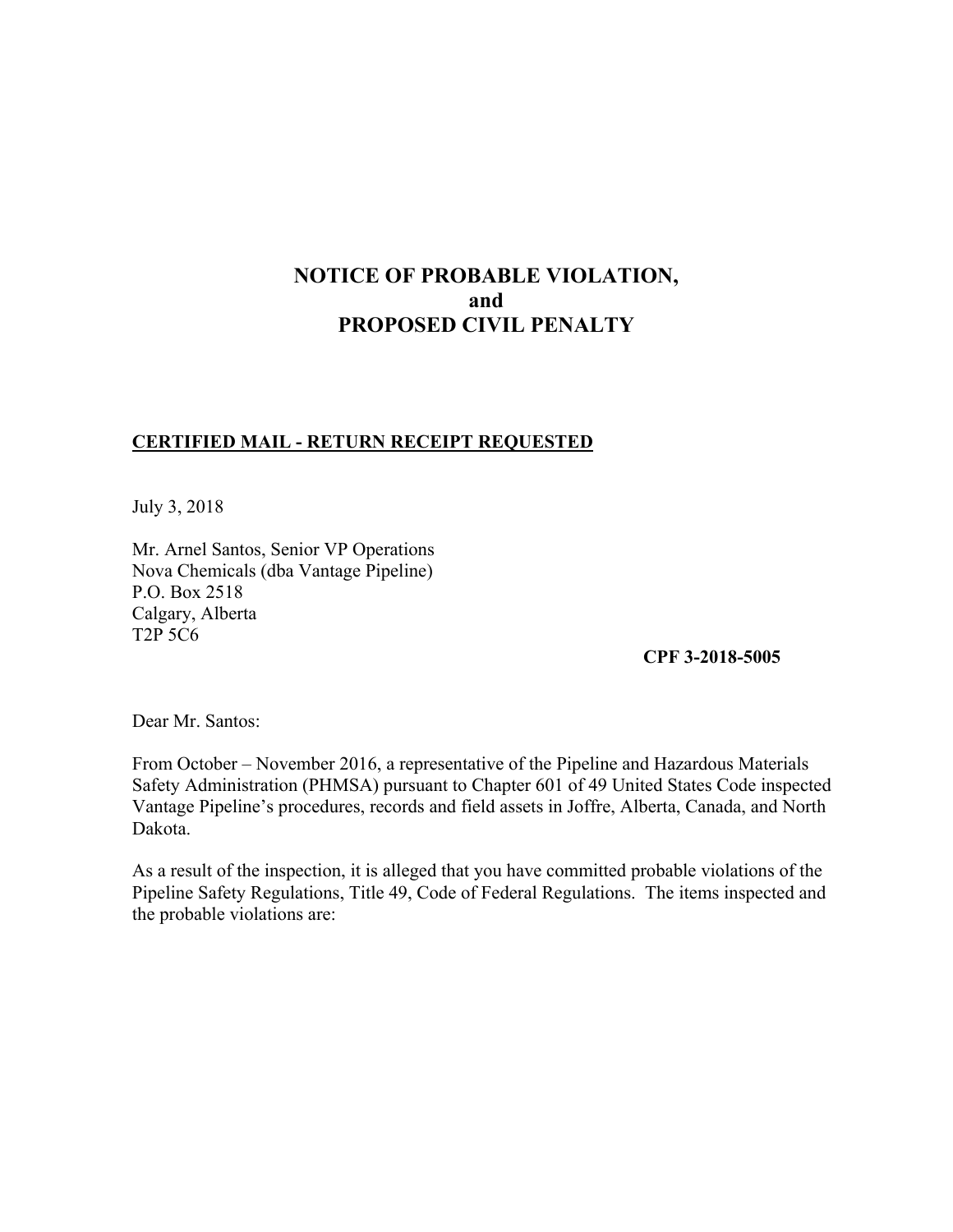### **1. §195.428 Overpressure safety devices and overfill protection systems**

**(a) Except as provided in paragraph (b) of this section, each operator shall, at intervals not exceeding 15 months, but at least once each calendar year, or in the case of pipelines used to carry highly volatile liquids, at intervals not to exceed 7½ months, but at least twice each calendar year, inspect and test each pressure limiting device, relief valve, pressure regulator, or other item of pressure control equipment to determine that it is functioning properly, is in good mechanical condition, and is adequate from the standpoint of capacity and reliability of operation for the service in which it is used.** 

Nova failed to inspect and test the overpressure protection devices on the Vantage Pipeline, which carries highly volatile liquids, at intervals not to exceed 7½ months, but at least twice each calendar year. Nova's overpressure protection on the Vantage Pipeline system is provided from the Hess Corporation processing plant who owns the overpressure protection device. In November 2017, Pembina Pipeline Corporation began operating the pipeline and requested Hess to inspect and test the device. Pembina provided records showing that on March 6, 2018, Hess inspected and tested the overpressure safety device (Honeywell STG 974-EIA) on its control valves. However, per an email from Nova, Hess was unable to provide evidence demonstrating any calibration and testing of this device for the years 2014, 2015, and 2016.

#### **2. §195.440 Public awareness**

**(a) Each pipeline operator must develop and implement a written continuing public education program that follows the guidance provided in the American Petroleum Institute's (API) Recommended Practice (RP) 1162.**

Nova failed to develop and implement a written continuing public education program that follows the guidance provided in the American Petroleum Institute's (API) Recommended Practice (RP) 1162. Based on an inspection interview, Nova did not have a written Public Awareness Program until 2016, even though the pipeline has been operational and transporting product since 2014.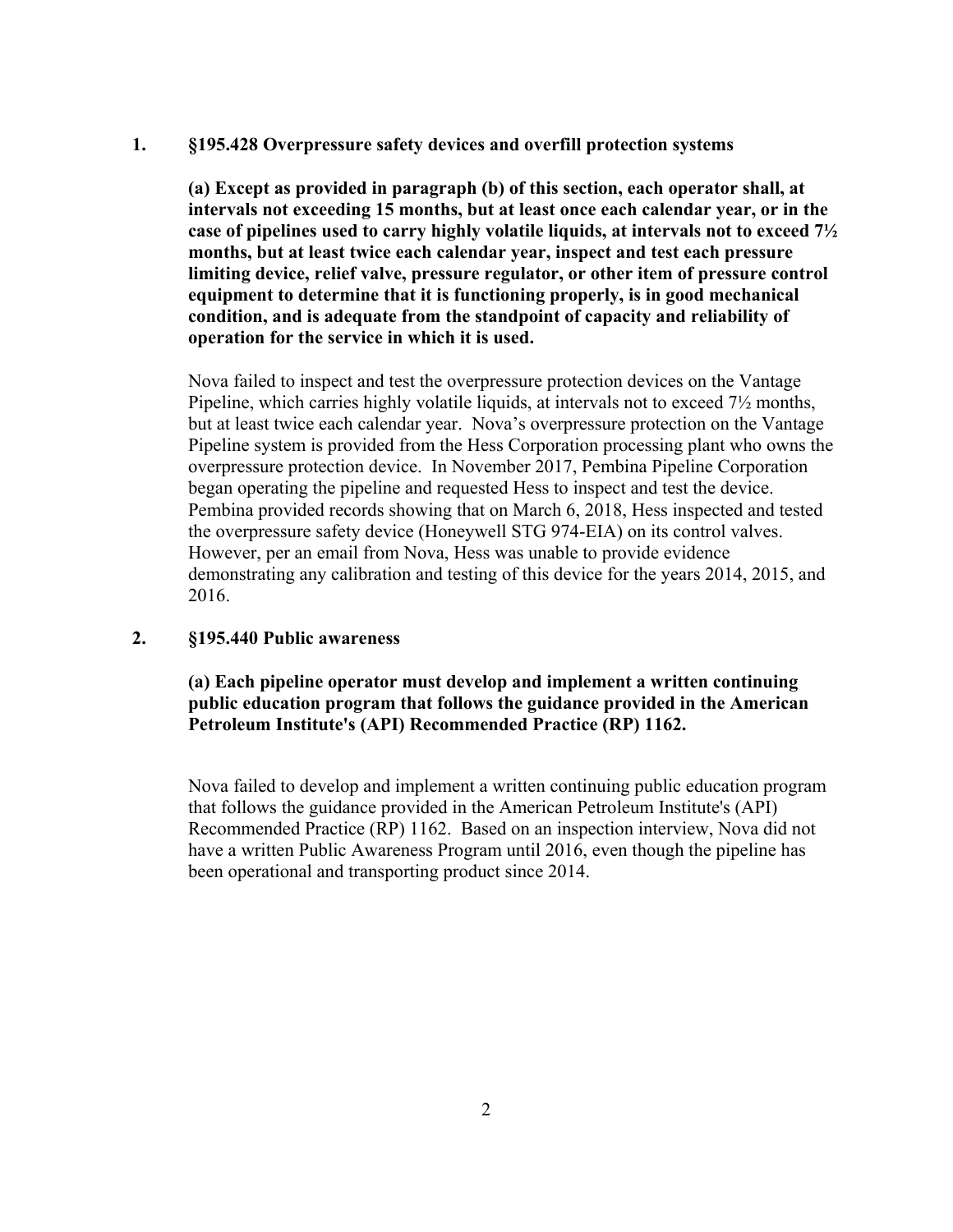#### **3. §195.446 Control room management**

**(a) …**

**(h) Training. Each operator must establish a controller training program and review the training program content to identify potential improvements at least once each calendar year, but at intervals not to exceed 15 months. An operator's program must provide for training each controller to carry out the roles and responsibilities defined by the operator. In addition, the training program must include the following elements:** 

# **(1) Responding to abnormal operating conditions likely to occur simultaneously or in sequence;**

Nova had not trained their controllers in appropriate responses to abnormal operating conditions and had been operating since 2014. Nova had not identified the abnormal operating conditions likely to occur simultaneously or in sequence in their control room until August of 2017. Therefore, it had not trained its controllers in responding to these conditions.

## Proposed Civil Penalty

Under 49 U.S.C. § 60122 and 49 CFR § 190.223, you are subject to a civil penalty not to exceed \$209,002 per violation per day the violation persists, up to a maximum of \$2,090,022 for a related series of violations. For violations occurring prior to November 2, 2015, the maximum penalty may not exceed \$200,000 per violation per day, with a maximum penalty not to exceed \$2,000,000 for a related series of violations. The Compliance Officer has reviewed the circumstances and supporting documentation involved in the above probable violation(s) and has recommended that you be preliminarily assessed a civil penalty of \$77,700 as follows:

| Item number | <b>PENALTY</b> |
|-------------|----------------|
|             | \$40,300       |
| $\gamma$    | \$18,700       |
|             | \$18,700       |

#### Response to this Notice

Enclosed as part of this Notice is a document entitled *Response Options for Pipeline Operators in Compliance Proceedings*. Please refer to this document and note the response options. All material you submit in response to this enforcement action may be made publicly